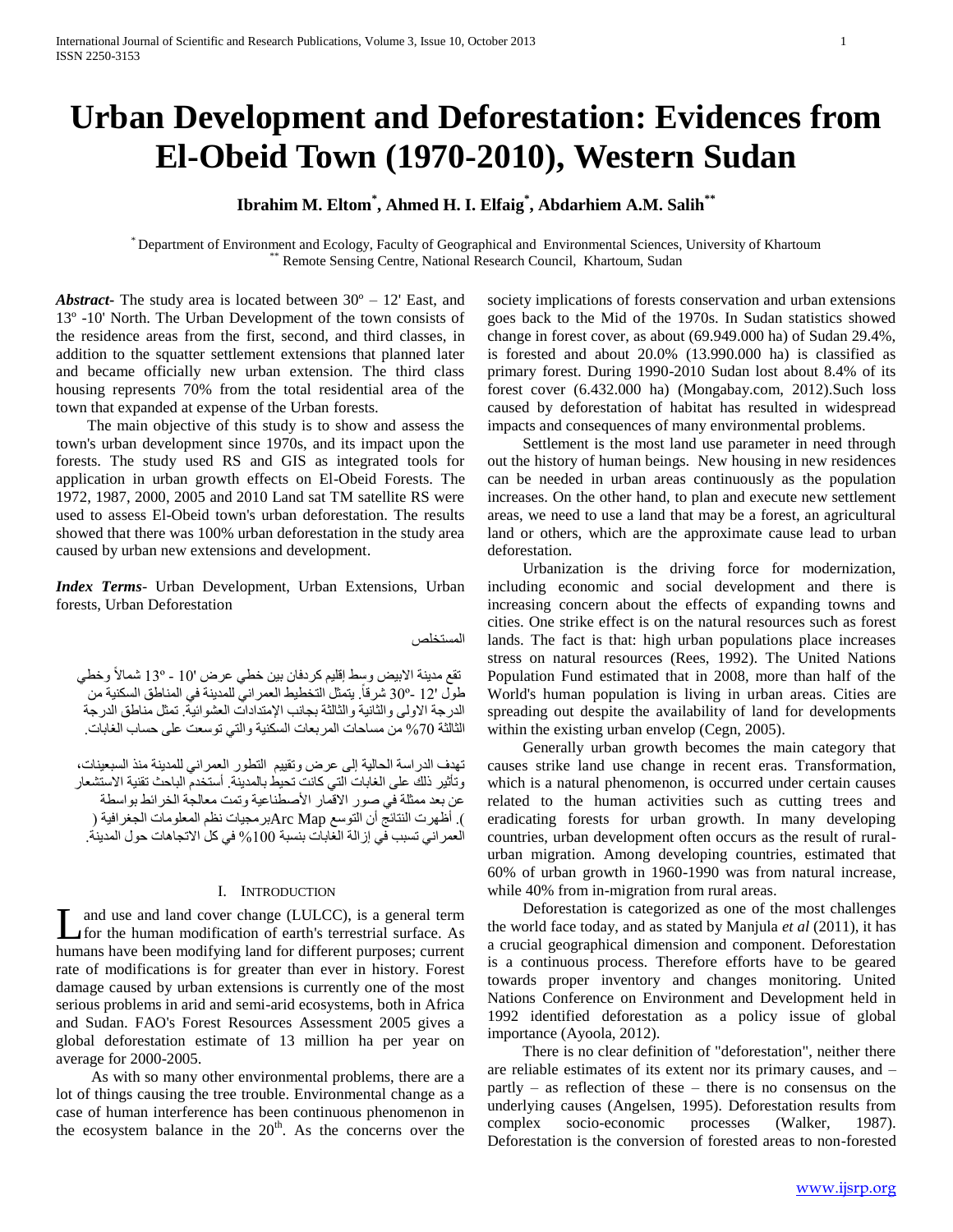land use, which can result from deliberate removal of forest cover for urban development or for agriculture (Giri, 2007). The narrow definition of deforestation that is used by FAO is "the removal of forest cover to an extent that allows for alternative land use".

 Western Sudan has witnessed a rapid shrinkage in its forest resources in recent decades. The scale and impact of declining forest resources vary greatly by provinces depend on population density as well as natural resource utilization patterns. Between 1980s and 2000s, complete forests clearance in the study area has been occurred, all forests surrounding the town had been converted into urban residential lands.

 In writing this research the main objective was to map the different periods of forest degradation in last 40 years (1970- 2010). In the study area, effective factors mainly of human origin are leading to land resource degradation, which is a process of forest conversion into urban land. So, in the study area single factor causation of deforestation is considered. Urban deforestation is taken to mean in this research complete eradication of forest vegetation to provide land for new urban residential extensions.

#### II. MATERIAL AND METHODS

 **The study area**: The study area is located between 30º 12' East, and 13° 10' North Fig (1). This area has summer rainfall with an average of 250 mms and temperature of 35º C during summer season. El-Obeid town is the capital of North Kordofan State, characterized by rapid urban development mainly residential areas, since 1970s.The town urban population is developing with the value of economic assets; it has a population close to 301.400 persons in 2002.

#### III. URBAN EXTENSION AND DEFORESTATION

 Urban areas are the most dynamics, their size has been increased during the past and this process will go on in the future. In less developed countries there is a strong trend towards concentration of people in urban areas that can be observed (Moeller, N.D). Urban deforestation has recently received considerable attention. Over the state, there are many other potential causes of deforestation, land degradation and land use change, including shifting cultivation, firewood, and climate change. This research focuses on the urban new extensions as a main cause of forest change in the area.

#### IV. FOREST LANDS QUANTIFICATION VIEW

 North Kordofan is an area where forest resources are characterized by over utilization. Sheikan province where El-Obeid town is located has 1900000 fedans of forests, about 2.03% of the greater Kordofan region forest land (92820000) fedaans. Table (1) shows reserved forests in greater Kordofan, their coverage and changes assessment.



#### **Fig (1): Location of the Study area**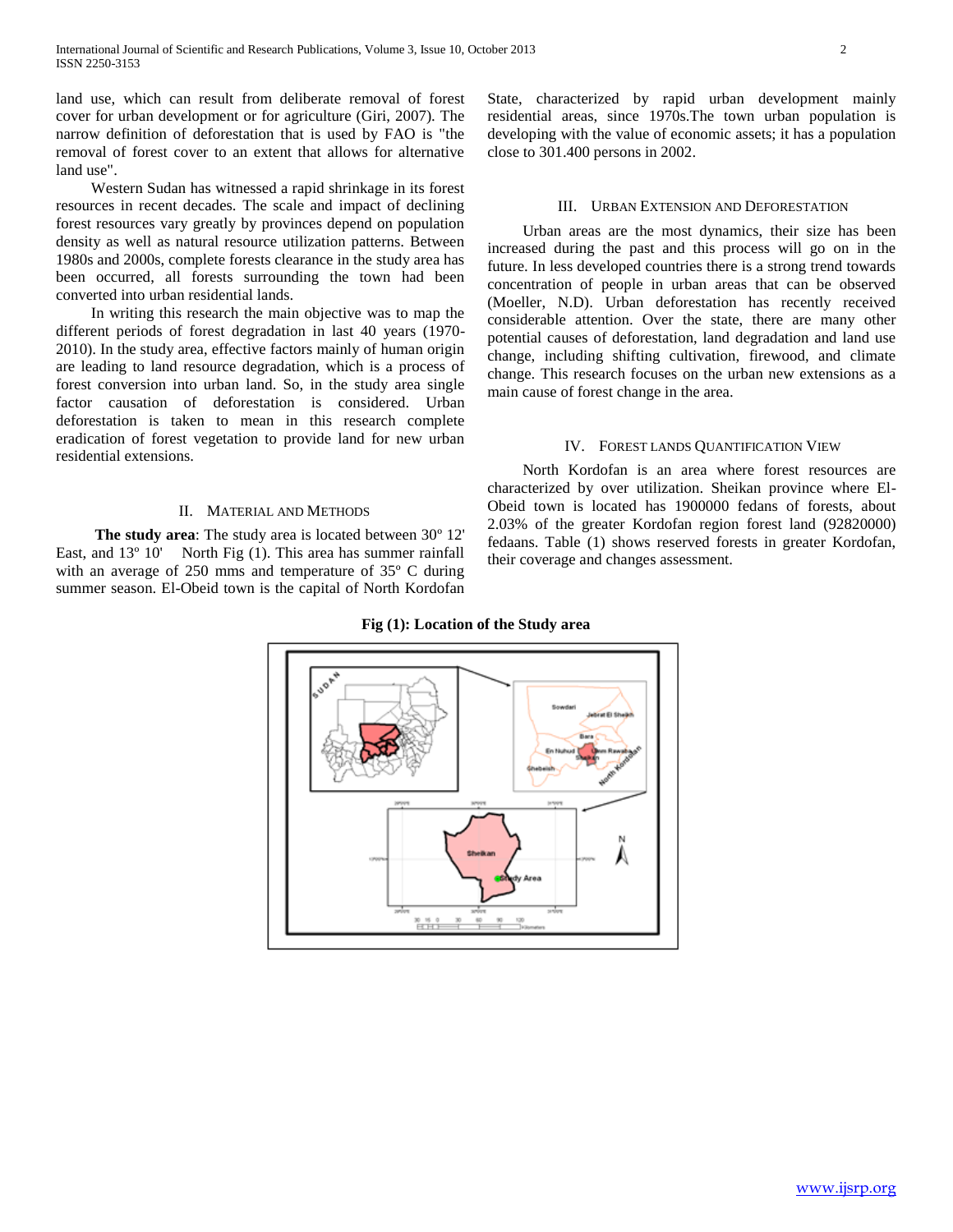| <b>Provinces</b> | <b>Forest area</b> | Coverage | <b>Exist Status</b> |
|------------------|--------------------|----------|---------------------|
|                  | (fed)              | $\%$     | Assessment          |
| Sheikan          | 1.900.000          | 9.5      | Severe to           |
|                  |                    |          | moderate            |
|                  |                    |          | change              |
| <b>Um Ruwaba</b> | 4.600.000          | 13.4     | Severe to           |
|                  |                    |          | moderate            |
|                  |                    |          | change              |
| Bara             | 4.600.00           | 2.7      | Severe to           |
|                  |                    |          | moderate            |
|                  |                    |          | change              |
| <b>Al Nuhud</b>  | 13.000.000         | 0.8      | Severe to           |
|                  |                    |          | moderate            |
|                  |                    |          | change              |
| Sodari           | 32.800.000         | 0.6      | <b>Severe to</b>    |
|                  |                    |          | moderate            |
|                  |                    |          | change              |
| Al Salam         | 14.700.000         | 0.9      | Severe to           |
|                  |                    |          | moderate            |
|                  |                    |          | change              |
| El Dilling       | 4.600.000          | 3.8      | <b>Less change</b>  |
|                  |                    |          | observed            |
| Kadogli          | 2.800.000          | 1.6      | Less change         |
|                  |                    |          | observed            |

| Rashad | 1.200.000  | 15.8 | Less change<br>observed |
|--------|------------|------|-------------------------|
| total  | 92.000.000 |      |                         |

 The table shows that severe to moderate change over forest areas occurred in six provinces attributed to different deforestation drivers. Sheikan province where the study area is located witnessed severe deforestation mainly occurred at zones surrounding towns and villages. On the other hand, El-Obeid town forest status is presented in table (2). Historically there are eleven big forests in the study area. These were subjected to severe degradation and complete eradication attributed to the urbanization development.

 From the table we can obviously quantify the area of forests converted into new urban extensions. About seven forests closely surrounded the town were completely eradicated. On the other hand, Bara road forest and El Dilling road forest were affected only partially as the nearest part to the town converted into urban extensions. From all tables we can conclude that no forest land remain of no change, either completely as that in towns' forests, or at varies rate of deforestation depends on causes and rate of forests utilization.

| Table (2): The Study Area Forest Status Assessment |
|----------------------------------------------------|
|----------------------------------------------------|

| Forest name            | Locality    | Area (fed) | Dominant       | Date      | Status 2011          |
|------------------------|-------------|------------|----------------|-----------|----------------------|
|                        |             |            | <b>Species</b> |           |                      |
| Water resource         | S/ElObeid   | 2080       | Mohogni        | 15/5/1952 | Complete eradication |
| N/reserved forest      | N/ElObeid   | 2285       | Kiter+hashab   | 15/5/1952 | Complete eradication |
| El Dilling road        | s-w/ElObeid | 2110       | Kiter+hashab   | 15/5/1952 | 45% change           |
| Bara road              | N/ElObeid   | 850        | Hashab         | 15/5/1952 | 40% change           |
| Ganzara                | n-w/ElObeid | 960        | Kiter+haraz    | 15/5/1952 | Complete eradication |
| Qoz Ashgar             | E/ElObeid   | 1165       | hashab         | 15/5/1952 | 65% change           |
| El Ain forest          | S/ElObeid   | 24809      | Kiter          | 15/4/1954 | 35% change           |
| Al Ain extension       | S/ElObeid   | 18800      | Varies         | 15/4/1962 | 30 % change          |
| Qoz Ashgar extension   | E/ElObeid   | 220        | hashab         | 15/4/1975 | 30% change           |
| Megigh                 | W/ElObeid   |            | Subag+Arad     |           | Complete eradication |
| Sheikan forest         | N-E/ElObeid | 198905     | Kiter+hashab   | 15/5/1952 | 75% change           |
| <b>Fellata Forest</b>  | N-w/ElObeid | 5580       | Hashab+Kiter   |           | Complete eradication |
| <b>ElPetrol Forest</b> | E/ElObeid   | 605        | Hashab+heglig  | 15/5/1952 | Complete eradication |
| Abu Safia forest       | W/ElObeid   | 504        | Kiter          | 15/5/1952 | Complete eradication |

Source: Compiled from Forest Office – ElObeid and Field Survey (2011)

#### V. METHODS

 Views of deforestation have changed, we can now see the clearing of forests taking place in satellite images, accessible worldwide to anyone with a computer through Google Earth ( Doug Boucher, et al 2011). A number of change detection techniques has been developed over the last 20 years. Remote sensing is a uniquely versatile tool, since the same data can be analyzed in different way for different applications (Reene, 2001). With the combination of the Geographical Information System and Remote Sensing can render reliable information on land use dynamics (Ayoola, 2012). Since 1970s remotely sensed data as a reliable source were used in conjunction with geographic information system analysis to develop a model of land use change as an effective, accurate and potential tool for monitoring forest degradation as well as deforestation.

 A satellite images within 38 years (1972-2010) was generated and analyzed with aid of GIS analytical functions. An integrated quantitative and qualitative investigation of the changes and signs of changes in the urban forests of the study area have been used in this study. The evidence and documents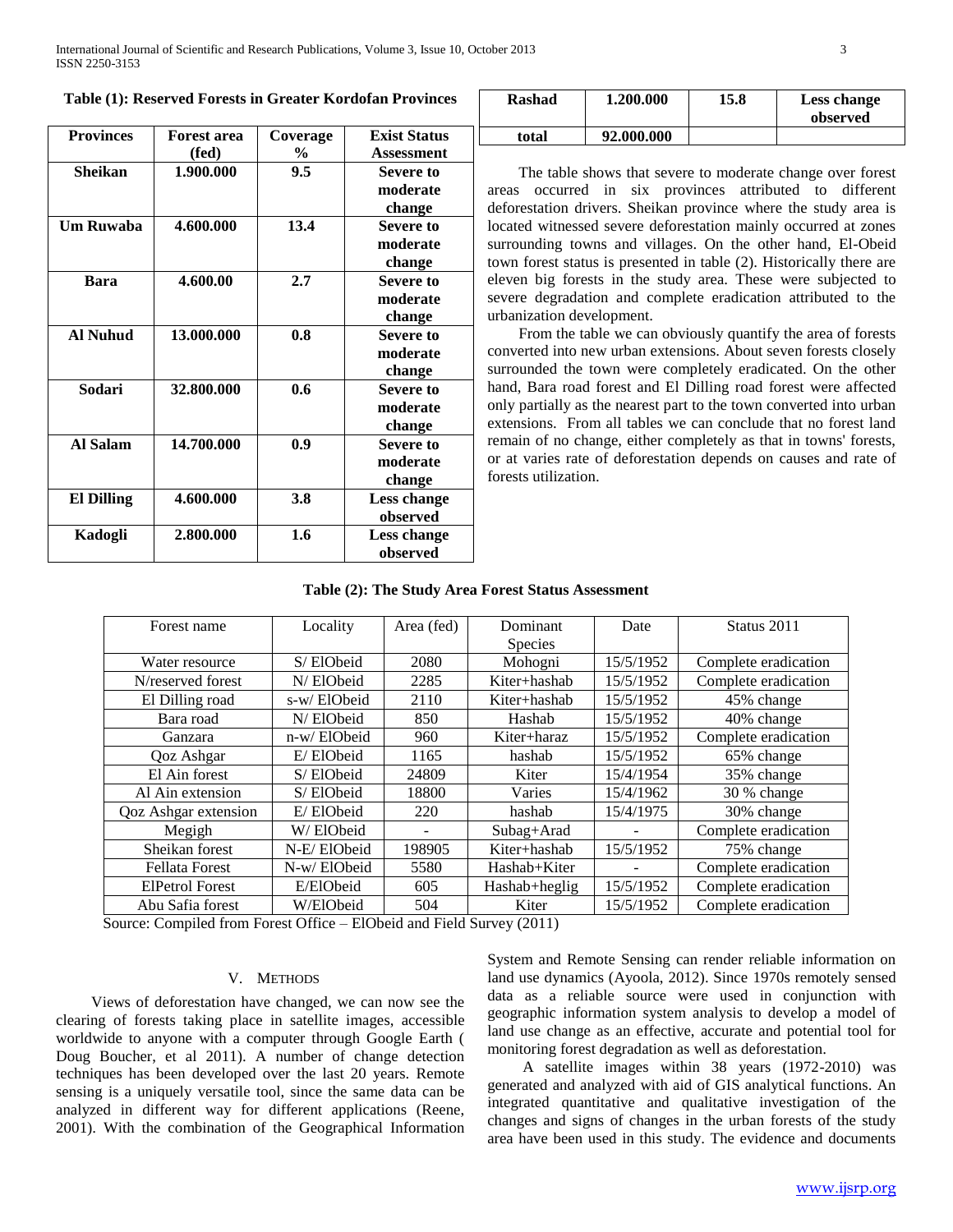for assessing this study were obtained from a variety of sources. The data used in analysis and interpretation were field data, Remote Sensing (satellite images), and from other related records, such as maps and other relevant written materials.

#### VI. DATA COLLECTION

 Proper forest monitoring and management can be achieved by using remote sensing techniques that are extensively and increasingly used for monitoring and assessing of urban deforestation. To accomplish this study, the researchers used: time series of Landsat images; MSS image land sat2 (14 Jan.), spectral 4bands for the year 1972; TM image landsat4 (20 Jan.), spectral 7bands for the year 1987 and ETM+ image landsat7 (14Jan.), spectral 9bands for the years 2000, 2005, and 2010. The ground resolution of these instrument are 79 m\*79 m, 30 m\*30 m and 30 m\*30 m for MSS, TM and ETM+ respectively.

#### VII. RESULTS AND DISCUSSION

 Results are presented in a three folds manner. First, a clear image of maps detected urban deforestation is provided as main source; second in showing different periods scales of changing in forests, the researchers applied the overlap technique to show comparison between periods and estimate the real conversions of forest lands in the area; third buffering system using ERDAS imagine also used to recognized the area deforested.

#### VIII. URBAN EXTENSION AND OVERLAPPING MAPS RESULTS

 Fig (2-a) shows that the area of the town in 1972 was 6.181  $\text{Km}^2$ , with an increase urban area of 10.543  $\text{Km}^2$  up to the year 1987, while Fig (3-a) shows the two maps of 1972 and 1987 overlap that reflects the initial history of El-Obeid town urban development at expense of the forest land with strike expansion. The total urban area of the town continuously increased to reach 16.724 Km<sup>2</sup> in 1987 with an increasing urban area of 7.062 Km<sup>2</sup> up to the year 2000. The overlap had been done for the years 1972 and 2000 maps, shows that new urban extensions were increasing eastward as well as southward, and this indicated the pattern of El-Obeid town's urbanization, which attributed to social service accessibility eastwards than the westwards. This also recognized as the value of the land increasingly rose eastwards than westwards. During 2000s, the urban new extensions continued and the town's area expanded to be 23.786  $km<sup>2</sup>$  in 2000 fig (2-c). Fig (3-b) presents the overlap for the years 1987 and 2000 that showed the east and westward expansions, while fig (2-d) shows the urban total expansion in 2005 with an increasing urban area of 3.197 up to the year 2010. Overlap also had been done for the years 1972 and 2010, during these 38 years the total urban converted into urban new extensions was 22.871 Km<sup>2</sup> . The town reached its climax of expansion in all directions during 2010. The area between Khor Tagat (8 Km) east and ElObeid had been converted completely into residential land use, and to the west the town expanded far than 15 km. Also southward of the town (9 km) witnessed severe change in its forest lands that converted into new urban extensions. Historically, the northward area was much stocked hashab forest

converted to industrial as well as residence extends. Fig (2-e) shows the present image of the town 2010 with a total urban area  $29.052$  Km<sup>2</sup>.

 Fig (3-c) shows the spatial growth of El-Obeid Town from 1972 -2010. Several factors are responsible for such growth; the town is headquarters of greater Kordofan region, junction of transport routes, and the main trade center in the western Sudan. These have caused a tremendous increase in its population that required increase demand in land, which led to forest degradation surrounding the town.

#### IX. BUFFERING SYSTEM SHOWING URBAN DEFORESTATION

 Four maps had been produced to show the real status of urban forest degradation surrounding ElObeid town. Buffering system as a method of the remote sensing techniques had been used. Fig (4-a) shows the buffering around town's area in 1972 that detected about  $10.543 \text{ km}^2$  was area deforested between 1972 and 1987. The area converted to urban new extensions occurred in semi equal distances 2228 meters (2.228 Km) length. The image showed deforestation between 1987-2000 seems to be very clear and obvious and the distance increased to 2309 meters ( 2.309 km), while the image illustrated deforestation between 2000-2010 extended about 1951 meters (1.951 km), and being less than (1987-2000) because the urban plan for more housing had been stopped and the town took it's present shape of urbanization fig (2-e).

 Fig (4-d) gives the longevity and history of the town's real image of urban development. From the figure, the distance of buffering extended about 3888 meters (3.888 km), and all forests surrounding the town had been gone and completely converted into urban land use patterns (residence, industrial, government institutions).

 Table (3) gives brief calculations about annual change rate  $(km<sup>2</sup>)$ . From the table negative number represents deforestation. The change rate was more obviously during 1970s, 1980s and 1990s attributed to the urban planning strategy as more housing had been established, while during 2000s less negative change was observed as the urban planning strategy stopped.

## **Table (2): Annual Change Rate (Km<sup>2</sup>** )

| periods       | Change / area |
|---------------|---------------|
| $1972 - 1987$ | $-10.543$     |
| $1987 - 2000$ | $-07.062$     |
| $2000 - 2005$ | $-03.197$     |
| $2005 - 2010$ | $-02.099$     |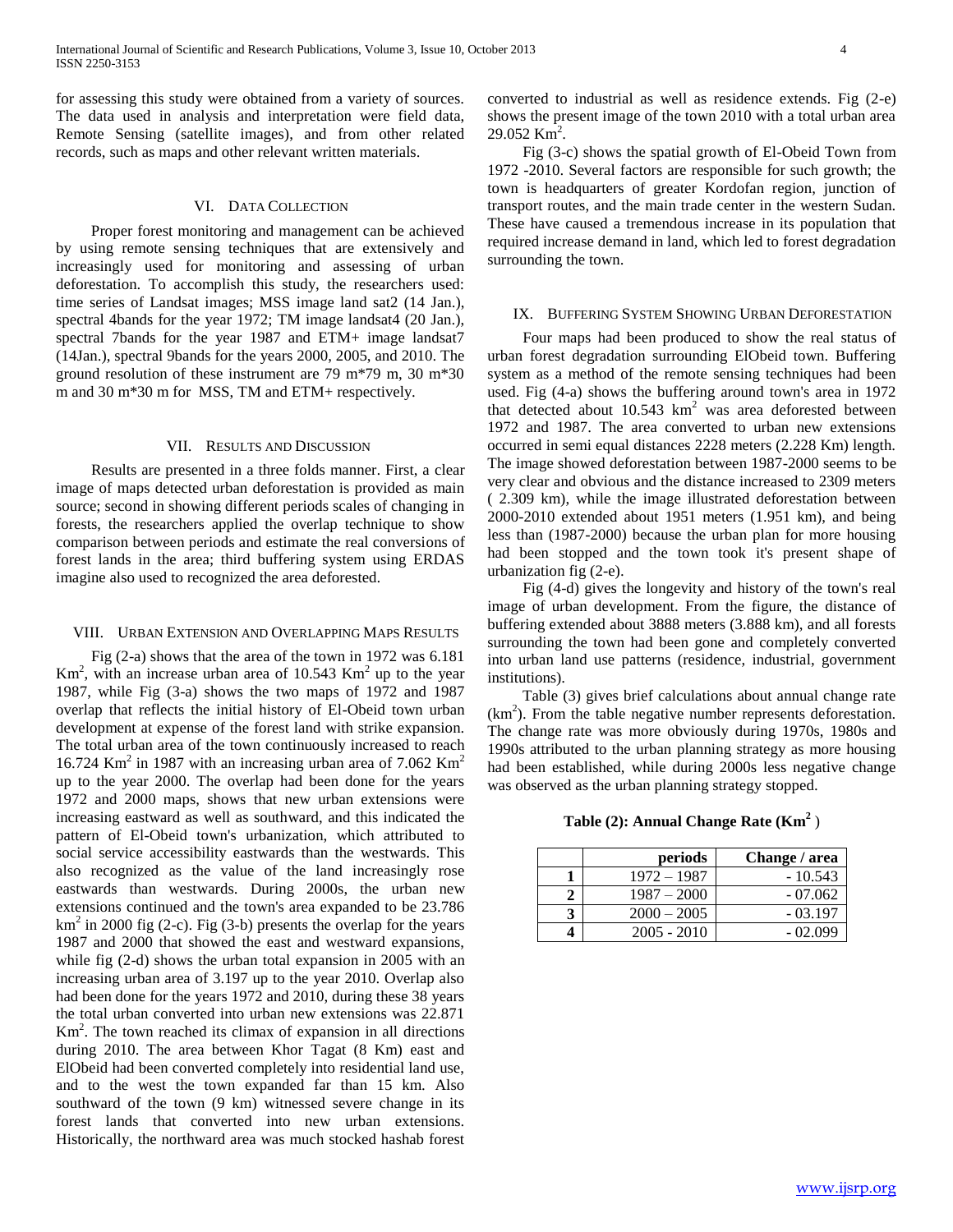



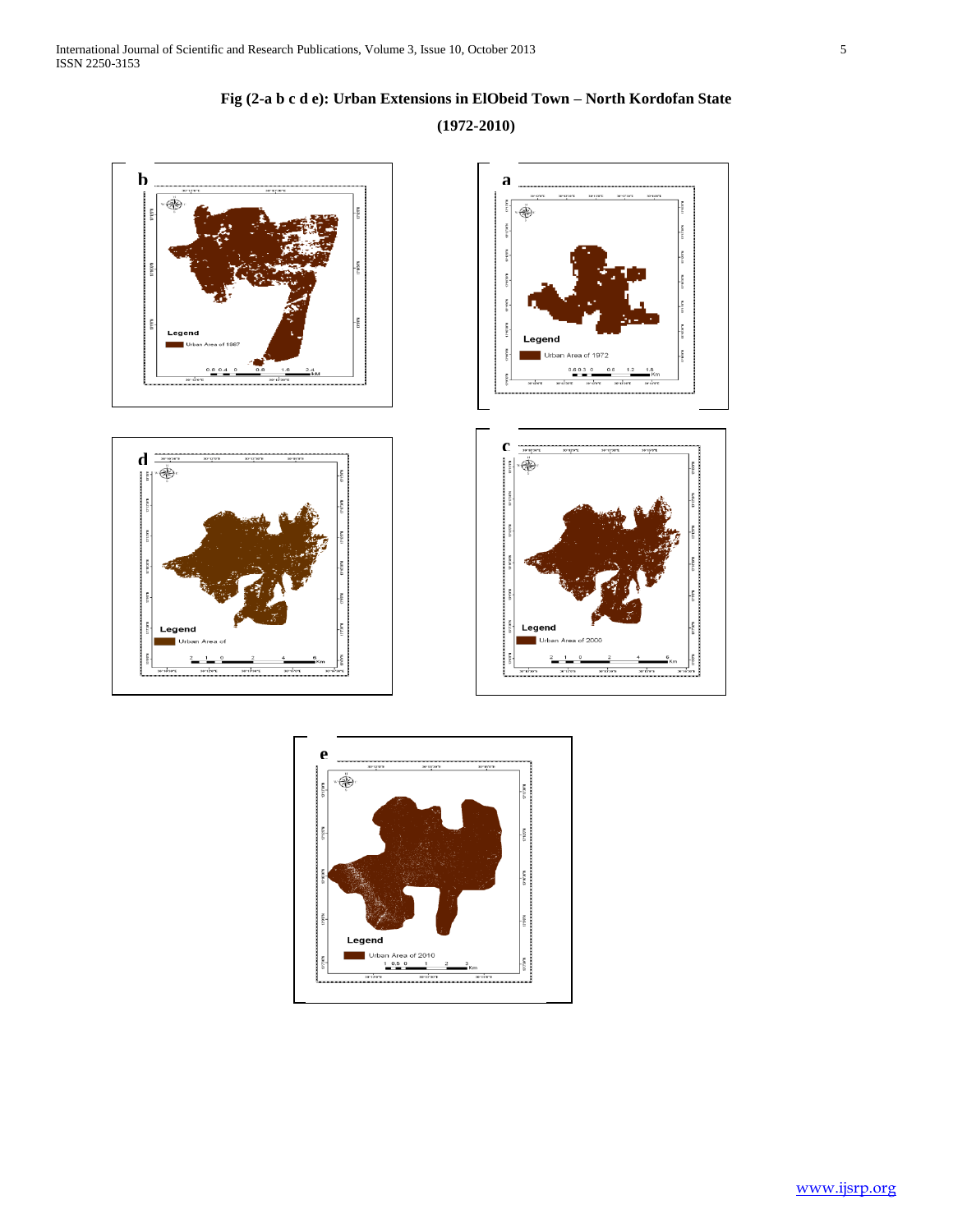











## **Fig (3-a b c d e f): Overlap maps for Different Urban Extensions Periods**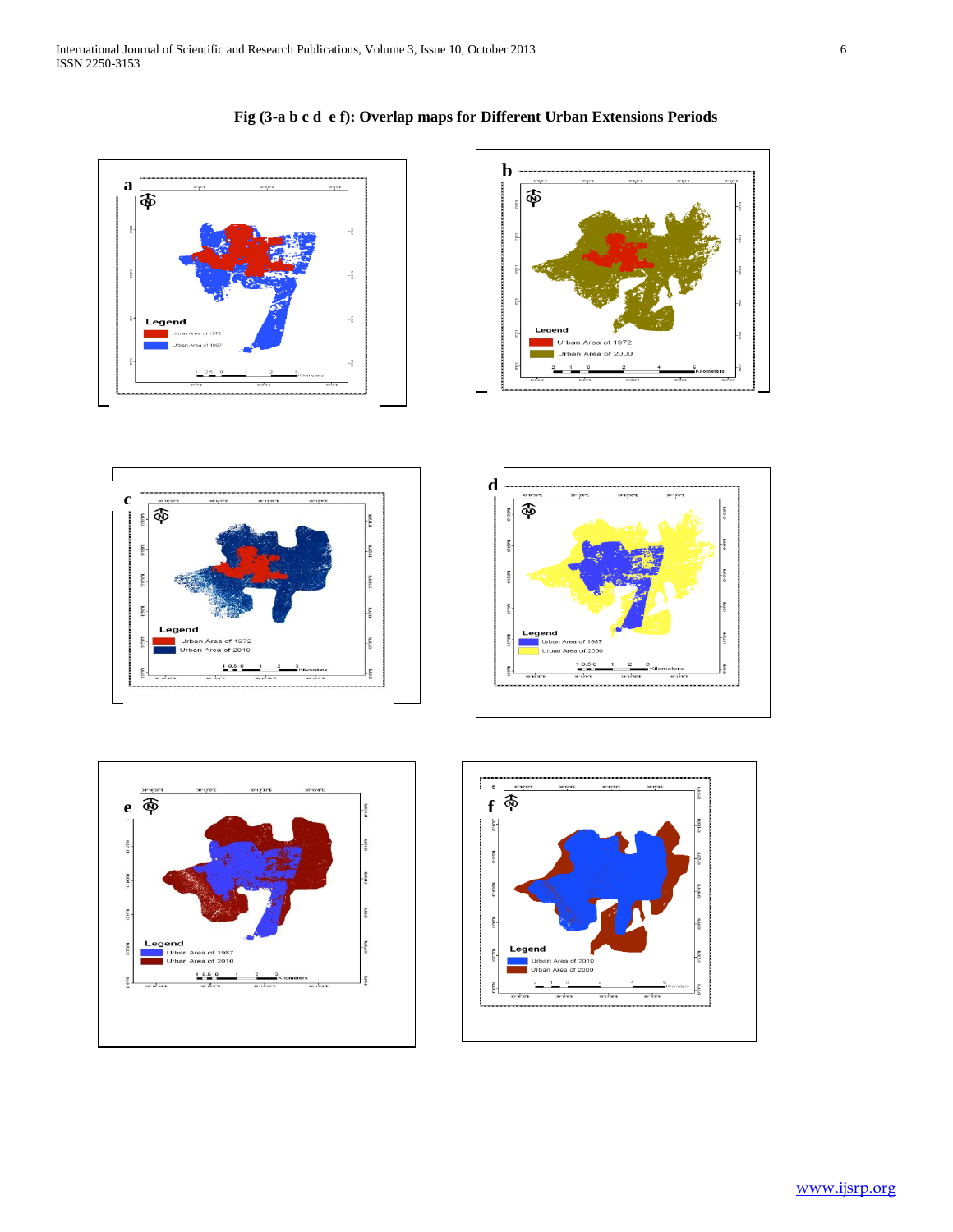

#### **Fig ( 4- a b c d ): Buffering Zones Show Urban Deforestation**

### X. DISCUSSION

 Many authors conceptualized the link between proximate causes of deforestation; social underlying driving forces, land use and land cover change (Meyer and Turner 1992, Turner et al 1993, Ojima et al 1994, and Lambin et al 1999). The approximate causes are human activities ( Land uses) that directly affect the environment and this contribute proximate source of change (Helmut, 2001). So, the direct causes of urban forests change in western Sudan are population growth in towns and industrial area development. On the other hand, inspection of the remote satellite based dataset indicates that significant increase in deforested areas in the west Sudan began in 1980s.

 From all findings which have been calculated and observed, it can be clearly seen that a drastic decrease in forest cover as a result of urban expansion was occurred.

 The processes of transformation of land use from forest land to urban can be clearly passed through the fallowing periods:

- 1- During 1970s ( no problem of urban deforestation noticed).
- 2- During 1980s (Start period towards ElObeid forest change).
- 3- During 1990s ( urban extensions more intensified eastwards)

#### XI. CONCLUSION

 To conclude this research, final remarks must be made with regard to deforestation impacts, with the fact that forests are still undergoing significant change, as the urban new extensions plan to be continued. The loss of forests was detected to result in widespread change in land use. In some towns of the North Kordofan, including ElObeid, Bara and Um Rwaba, the new urban extensions are still regularly pointed to as a primary cause of deforestation, and forest land declining is predicted for the immediate future.

 In view of increasing forest, and future demand of housing, the loss of forest will be stretched further beyond the exist limit